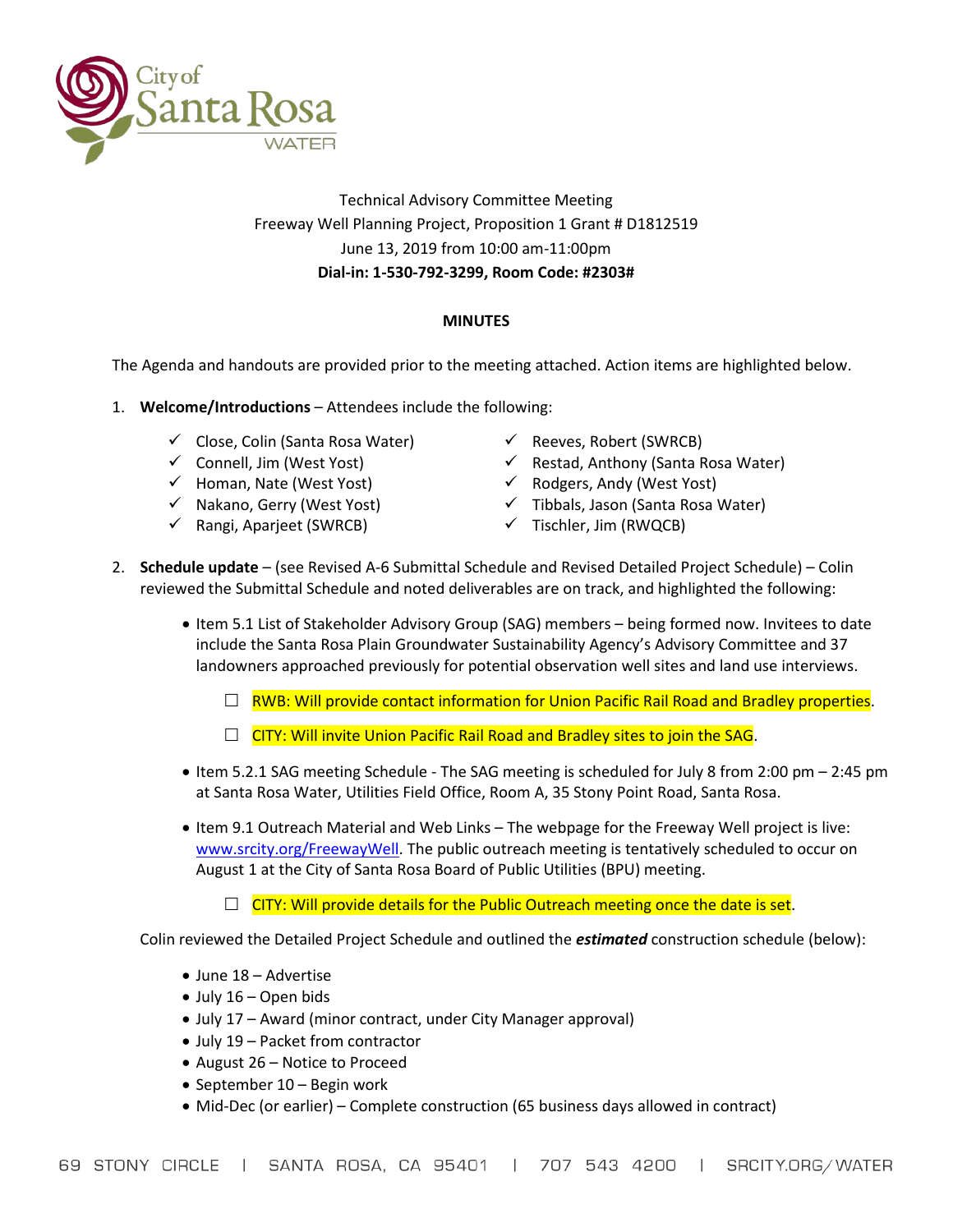

- 3. **Revisions to the MRP** (see Appendix D) SWB and RWB staff discussed their recommendation to coordinate groundwater level monitoring with Union Pacific Rail Road (UPRR) and their consultant. The TAC also discussed grant agreement section 7.2.5 which calls for characterizing and mapping the nature and extent of groundwater TCE contamination in the area and the inclusion of UPRR summary water quality data (TCE plume mapping and time-series plots of TCE movement) collected and prepared by UPRR in the City's Remedial Investigation Report (RI Report). There was also a discussion about the purpose of the grant being to study the feasibility of options for cleaning up and/or protecting groundwater at the Freeway Well site.
	- $\Box$  CITY: City will reach out to UPRR and try to collaborate with them to include UPRR MW-44 and MW-45 in the City's observation well network for groundwater level monitoring during the constant rate pump test. Will revise MRP and Figure 1: Observation Wells as needed. Will include existing UPRR water quality data in RI report. Will include feasibility of options for cleaning up and/or protecting groundwater at Freeway Well site in the Feasibility Study.
	- $\Box$  STATE: SWB and RWB will provide more detailed guidance about what is needed to achieve the requirements outlined in section 7.2.5 of the grant agreement.
	- $\Box$  RWB: Will help locate additional information about the monitoring wells installed at UPRR site (e.g., well construction logs).
- 4. **Status of observation well search and Right of Way agreements** (see Figure 1: Observation Wells) Colin updated the TAC on repeated outreach to 37 sites (phone, email, and USPS) in an effort to engage property owners in the project as potential observation well sites and/or for land use history interviews focused on VOC storage and use prior to 1980s. Four sites have agreed to participate as observation well locations, and Right of Entry Forms for these sites are being processed.
	- $\Box$  CITY: Will describe outreach efforts and results in the Remedial Investigation report.
- 5. **Site construction activities** Gerry (West Yost) provided an update on construction. The TAC discussed milestones for site visits by SWB and RWB staff during construction and determined they would like to observe the installation of the multiple completion monitoring well casings and the constant rate pump test.
	- $\Box$  CITY: Will provide advance notice to SWB and RWB staff about dates for these activities (at least 10 work days whenever possible) and updates as timing/circumstances change.
- 6. **Geotracker Data Upload**  SWB discussed required uploads to Geotracker.
	- $\Box$  CITY: Will upload key deliverables to Geotracker: (a) final approved versions of the QAPP, MRP, and RI Workplan, (b) Freeway Well site data, and (c) approved final versions of the RI Report and Feasibility Study.
- 7. **Next TAC meeting** The TAC determined that the next meeting will be in mid-August.
	- $\Box$  CITY: Will work with TAC members to finalize date/time and schedule meeting in August.
- 8. **Adjourn**  The meeting was adjourned at approximately 11:20 am.
	- $\Box$  CITY: Will produce and route the minutes.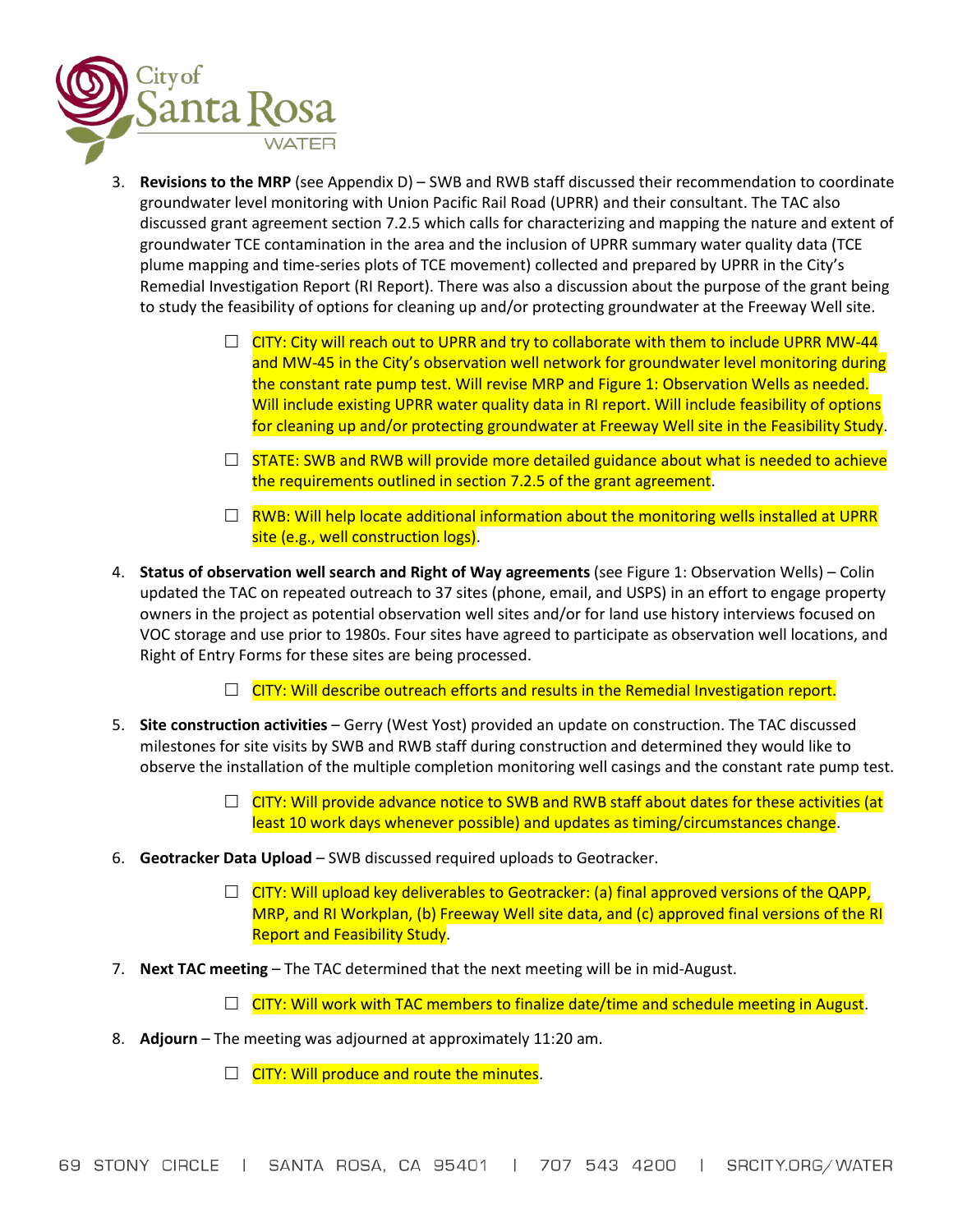

Technical Advisory Committee Meeting Freeway Well Planning Project, Proposition 1 Grant # D1812519 June 13, 2019 from 10:00 am-11:00pm **Dial-in: 1-530-792-3299, Room Code: #2303#**

### **Attendees:**

- $\Box$  Close, Colin (Santa Rosa Water)
- $\Box$  Connell, Jim (West Yost)
- $\Box$  Gudino, Teresa (Santa Rosa Water)
- $\Box$  Homan, Nate (West Yost)
- $\Box$  Nakano, Gerry (West Yost)
- $\Box$  Rangi, Aparjeet (SWRCB)
- $\Box$  Reeves, Robert (SWRCB)
- $\Box$  Rodgers, Andy (West Yost)
- $\Box$  Tibbals, Jason (Santa Rosa Water)
- $\Box$  Tischler, Jim (RWQCB)

#### **Agenda**

- 1. Welcome/Introductions City
- 2. Schedule update City
	- See Revised A-6 Submittal Schedule (attached)
	- See Revised Detailed Project Schedule (attached)
- 3. Revisions to the MRP, based on comments from RB and DFA West Yost
	- See Appendix D (attached)
- 4. Status of observation well search and Right of Way agreements City and West Yost
	- See Figure 1: Observation Wells (attached)
- 5. Site construction activities West Yost
- 6. Geotracker Data Upload for Prop 1 Projects SWB
- 7. Next TAC meeting City
- 8. Adjourn by 11:00 am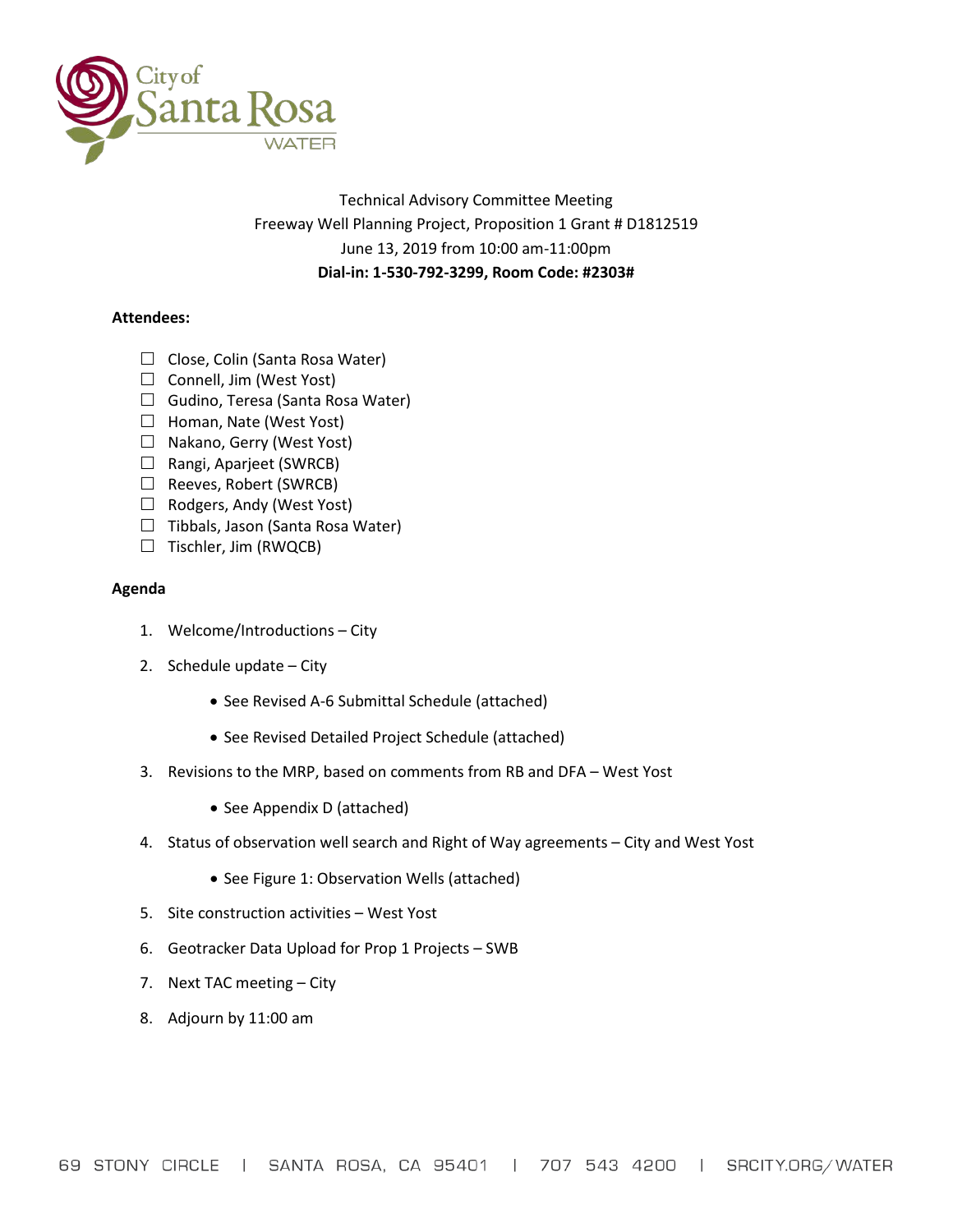## Freeway Well Planning Project, City of Santa Rosa, Grant # D1812519

REVISED A-6. Submittal Schedule Version Date: January 22, 2019

| <b>ITEM</b>                                | <b>DESCRIPTION OF SUBMITTAL</b>                                               | <b>CRITICAL DUE</b><br><b>DATE</b> | <b>ESTIMATED DUE</b><br><b>DATE</b> |  |  |  |  |  |  |  |  |  |
|--------------------------------------------|-------------------------------------------------------------------------------|------------------------------------|-------------------------------------|--|--|--|--|--|--|--|--|--|
| EXHIBIT A-3 PROJECT-SPECIFIC SCOPE OF WORK |                                                                               |                                    |                                     |  |  |  |  |  |  |  |  |  |
| $\mathbf{1}$ .                             | <b>Project Management</b>                                                     |                                    |                                     |  |  |  |  |  |  |  |  |  |
| 1.2                                        | Notification of Upcoming Meetings, Workshops,<br>and Trainings                | Ongoing                            |                                     |  |  |  |  |  |  |  |  |  |
| 1.3                                        | <b>Detailed Project Schedule</b>                                              |                                    |                                     |  |  |  |  |  |  |  |  |  |
| 1.4                                        | Periodic and Final Site Visits                                                | As Needed                          |                                     |  |  |  |  |  |  |  |  |  |
| 1.5                                        | Pre-, During, and Post-Construction Photos                                    | Ongoing                            |                                     |  |  |  |  |  |  |  |  |  |
| 2.                                         | General Compliance Requirements/Project Effectiveness and Performance         |                                    |                                     |  |  |  |  |  |  |  |  |  |
| 2.1                                        | <b>GPS</b> Information                                                        |                                    | Ongoing                             |  |  |  |  |  |  |  |  |  |
| 2.2                                        | Monitoring and Reporting Plan (MRP)                                           |                                    | January 2019<br>April 2019          |  |  |  |  |  |  |  |  |  |
| 2.3                                        | Quality Assurance Project Plan (QAPP)                                         |                                    | November 2019<br><b>June 2019</b>   |  |  |  |  |  |  |  |  |  |
| 3.                                         | Permitting and Environmental Compliance                                       |                                    |                                     |  |  |  |  |  |  |  |  |  |
| 3.1                                        | List of Approvals, Entitlements or Permits for the<br><b>Planning Project</b> |                                    | February 2019<br>March 2019         |  |  |  |  |  |  |  |  |  |
| 3.2                                        | <b>Final CEQA Documentation</b>                                               | Completed                          |                                     |  |  |  |  |  |  |  |  |  |
| $\overline{4}$ .                           | Technical Advisory Committee (TAC)                                            |                                    |                                     |  |  |  |  |  |  |  |  |  |
| 4.1                                        | List of TAC Members                                                           | 90 Days after<br>Execution         |                                     |  |  |  |  |  |  |  |  |  |
| 4.2                                        | Summary of Kickoff Meeting                                                    |                                    | Ongoing                             |  |  |  |  |  |  |  |  |  |
| 4.3                                        | Agendas, Meeting Minutes, and Sign-In Sheet(s)                                |                                    | 90 Days after<br>Execution          |  |  |  |  |  |  |  |  |  |
| 5.                                         | Stakeholder Advisory Group (SAG)                                              |                                    |                                     |  |  |  |  |  |  |  |  |  |
| 5.1                                        | List of SAG Members                                                           |                                    | November 2018<br><b>June 2019</b>   |  |  |  |  |  |  |  |  |  |
| 5.2.1                                      | <b>SAG Meeting Schedule</b>                                                   |                                    | December 2018<br><b>June 2019</b>   |  |  |  |  |  |  |  |  |  |
| 5.2.2                                      | Meeting Materials, Summary of Feedback and<br>Comments, and Sign-In Sheet(s)  |                                    | Ongoing                             |  |  |  |  |  |  |  |  |  |
| 6.                                         | Remedial Investigation Workplan                                               |                                    |                                     |  |  |  |  |  |  |  |  |  |
| 6.1                                        | Remedial Investigation Workplan                                               |                                    | December 2018<br>April 2019         |  |  |  |  |  |  |  |  |  |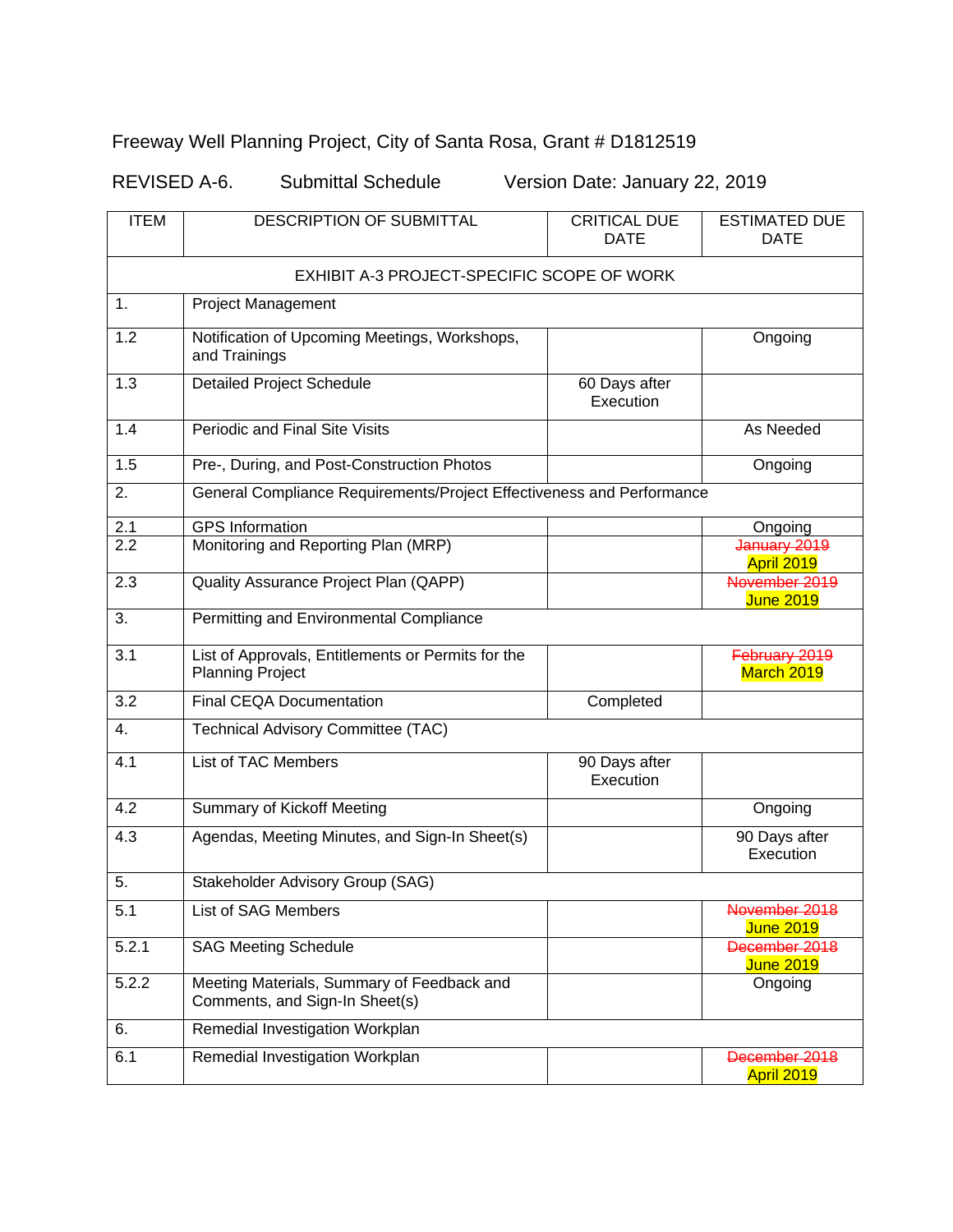| <b>ITEM</b>                           | <b>DESCRIPTION OF SUBMITTAL</b>                                                       | <b>CRITICAL DUE</b><br><b>DATE</b>      | <b>ESTIMATED DUE</b><br><b>DATE</b> |  |  |  |  |  |  |  |  |  |  |
|---------------------------------------|---------------------------------------------------------------------------------------|-----------------------------------------|-------------------------------------|--|--|--|--|--|--|--|--|--|--|
|                                       | EXHIBIT A-3 PROJECT-SPECIFIC SCOPE OF WORK                                            |                                         |                                     |  |  |  |  |  |  |  |  |  |  |
| 7.                                    | Remedial Investigation Reporting                                                      |                                         |                                     |  |  |  |  |  |  |  |  |  |  |
| 7.1.2                                 | Proposed Changes from Approved Workplan(s)                                            | As Needed                               |                                     |  |  |  |  |  |  |  |  |  |  |
| 7.2.                                  | <b>Remedial Investigation Report</b>                                                  | <b>April 2020</b><br><b>August 2020</b> |                                     |  |  |  |  |  |  |  |  |  |  |
| 7.2.3                                 | <b>Summary of Field Work Activities</b>                                               | <b>April 2020</b><br><b>August 2020</b> |                                     |  |  |  |  |  |  |  |  |  |  |
| 8.                                    | <b>Feasibility Study Report</b>                                                       |                                         |                                     |  |  |  |  |  |  |  |  |  |  |
| 8.1                                   | <b>Feasibility Study Report</b>                                                       |                                         | January 2021                        |  |  |  |  |  |  |  |  |  |  |
| 9.                                    | <b>Public Outreach</b>                                                                |                                         |                                     |  |  |  |  |  |  |  |  |  |  |
| 9.1                                   | Outreach Material and Web Links                                                       | April 2019<br><b>July 2019</b>          |                                     |  |  |  |  |  |  |  |  |  |  |
| 9.2                                   | Workshop Materials, Sign-in Sheet(s) and Photo<br>Documentation                       | July 2019<br>September 2019             |                                     |  |  |  |  |  |  |  |  |  |  |
|                                       |                                                                                       |                                         |                                     |  |  |  |  |  |  |  |  |  |  |
| (a)                                   | Progress Reports                                                                      |                                         |                                     |  |  |  |  |  |  |  |  |  |  |
| (b)                                   | As Needed Information or Reports                                                      |                                         |                                     |  |  |  |  |  |  |  |  |  |  |
| (c)                                   | <b>Final Reports</b>                                                                  |                                         |                                     |  |  |  |  |  |  |  |  |  |  |
| (c)(1)                                | <b>Draft Final Project Report</b>                                                     |                                         |                                     |  |  |  |  |  |  |  |  |  |  |
| (c)(2)                                | <b>Final Project Report</b>                                                           |                                         |                                     |  |  |  |  |  |  |  |  |  |  |
| (c)(3)                                | <b>Before Final</b><br><b>Final Project Summary</b><br><b>Disbursement</b><br>Request |                                         |                                     |  |  |  |  |  |  |  |  |  |  |
| <b>EXHIBIT B - FUNDING PROVISIONS</b> |                                                                                       |                                         |                                     |  |  |  |  |  |  |  |  |  |  |
| 4(b)                                  | <b>Final Disbursement Request</b>                                                     | May 31, 2021                            |                                     |  |  |  |  |  |  |  |  |  |  |
| 9(b)(4)                               | <b>Disbursement Requests</b>                                                          | Quarterly                               |                                     |  |  |  |  |  |  |  |  |  |  |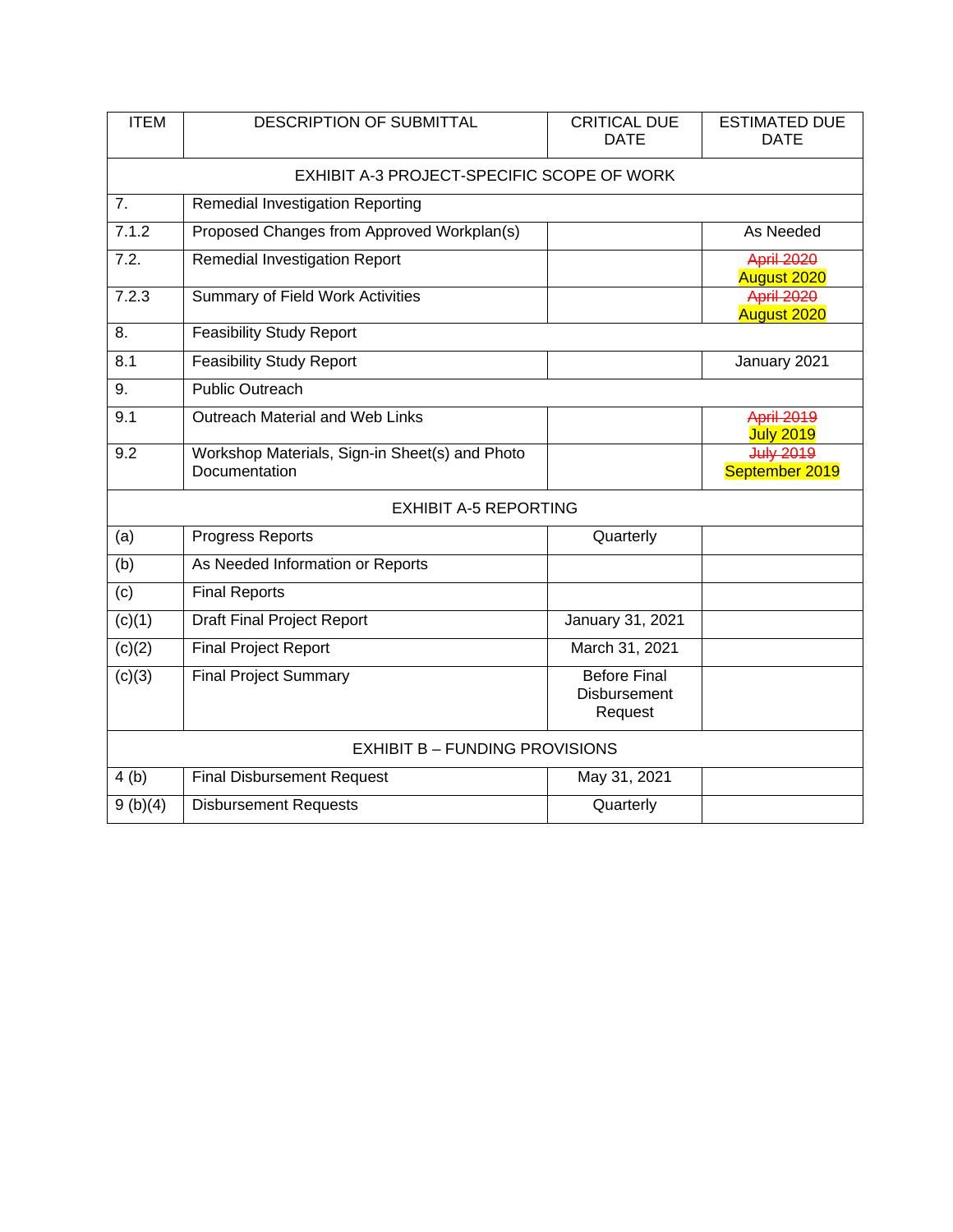#### **Revised Detailed Project Schedule Version Date:**

**Freeway Well Planning Project City of Santa Rosa**

| Grant # D1812519                                                                                                                                         |              |                     |                |                         |                |      |           |                |     |                |     |     |                |     |     |                |     |     |         |     |                 |                   |     |     |     |     |     |     |     |     |           |    |
|----------------------------------------------------------------------------------------------------------------------------------------------------------|--------------|---------------------|----------------|-------------------------|----------------|------|-----------|----------------|-----|----------------|-----|-----|----------------|-----|-----|----------------|-----|-----|---------|-----|-----------------|-------------------|-----|-----|-----|-----|-----|-----|-----|-----|-----------|----|
| Quarter (of calender year)                                                                                                                               |              | 2018 Q3             |                | Q <sub>4</sub>          |                |      | 2019 Q1   |                |     | Q2             |     |     | Q <sub>3</sub> |     |     | Q <sub>4</sub> |     |     | 2020 Q1 |     |                 | Q2                |     |     | Q3  |     |     | Q4  |     |     | 2021 Q1   |    |
|                                                                                                                                                          |              | Sep '18 $\vert$ Oct |                | $\vert$ Nov             | $\vert$ Dec    |      | Jan   Feb | Mar            | Apr | May            | Jun | Jul | Aug            | Sep | Oct | <b>Nov</b>     | Dec | Jan | Feb     | Mar |                 | Apr   May $\vert$ | Jun | Jul | Aug | Sep | Oct | Nov | Dec | Jan | Feb   Mar |    |
|                                                                                                                                                          | <b>Month</b> |                     | $\overline{2}$ | $\overline{\mathbf{3}}$ | $\overline{4}$ | $-5$ | 6         | $\overline{7}$ | 8   | 9 <sup>°</sup> | 10  | 11  | 12             | 13  | 14  | $-15$          | 16  | 17  | 18      | 19  | 20 <sub>2</sub> | 21                | 22  | 23  | 24  | 25  | 26  | 27  | 28  | 29  | $30-1$    | 31 |
|                                                                                                                                                          |              |                     |                |                         |                |      |           |                |     |                |     |     |                |     |     |                |     |     |         |     |                 |                   |     |     |     |     |     |     |     |     |           |    |
| <b>Task: Submittals</b>                                                                                                                                  |              |                     |                |                         |                |      |           |                |     |                |     |     |                |     |     |                |     |     |         |     |                 |                   |     |     |     |     |     |     |     |     |           |    |
| 0.0 Grant Agreement execution                                                                                                                            |              |                     |                |                         |                |      |           |                |     |                |     |     |                |     |     |                |     |     |         |     |                 |                   |     |     |     |     |     |     |     |     |           |    |
| 1.2 Detailed Project Schedule                                                                                                                            |              |                     |                |                         |                |      |           |                |     |                |     |     |                |     |     |                |     |     |         |     |                 |                   |     |     |     |     |     |     |     |     |           |    |
| 1.2 Revised Detailed Project Schedule                                                                                                                    |              |                     |                |                         |                |      |           |                |     |                |     |     |                |     |     |                |     |     |         |     |                 |                   |     |     |     |     |     |     |     |     |           |    |
| 2.2 Develop and submit draft Monitoring & Reporting Plan                                                                                                 |              |                     |                |                         |                |      |           |                |     |                |     |     |                |     |     |                |     |     |         |     |                 |                   |     |     |     |     |     |     |     |     |           |    |
| TAC reviews MRP and sends comments to City                                                                                                               |              |                     |                |                         |                |      |           |                |     |                |     |     |                |     |     |                |     |     |         |     |                 |                   |     |     |     |     |     |     |     |     |           |    |
| Respond to TAC comments, finalize & submit MRP                                                                                                           |              |                     |                |                         |                |      |           |                |     |                |     |     |                |     |     |                |     |     |         |     |                 |                   |     |     |     |     |     |     |     |     |           |    |
| 2.3 Develop & submit Quality Assurance Project Plan to TAC                                                                                               |              |                     |                |                         |                |      |           |                |     |                |     |     |                |     |     |                |     |     |         |     |                 |                   |     |     |     |     |     |     |     |     |           |    |
| TAC reviews QAPP and sends comments to City                                                                                                              |              |                     |                |                         |                |      |           |                |     |                |     |     |                |     |     |                |     |     |         |     |                 |                   |     |     |     |     |     |     |     |     |           |    |
| Respond to TAC comments, finalize & submit QAPP                                                                                                          |              |                     |                |                         |                |      |           |                |     |                |     |     |                |     |     |                |     |     |         |     |                 |                   |     |     |     |     |     |     |     |     |           |    |
| 3.1 List of approvals, entitlements or permits for Plng Proj (if any)                                                                                    |              |                     |                |                         |                |      |           |                |     |                |     |     |                |     |     |                |     |     |         |     |                 |                   |     |     |     |     |     |     |     |     |           |    |
| 3.2 CEQA Compliance                                                                                                                                      |              |                     |                |                         |                |      |           |                |     |                |     |     |                |     |     |                |     |     |         |     |                 |                   |     |     |     |     |     |     |     |     |           |    |
| 4.1 List of Technical Advisory Committee members                                                                                                         |              |                     |                |                         |                |      |           |                |     |                |     |     |                |     |     |                |     |     |         |     |                 |                   |     |     |     |     |     |     |     |     |           |    |
| 4.3 TAC kick off meeting, summary with agenda, minutes, sign-in sheets                                                                                   |              |                     |                |                         |                |      |           |                |     |                |     |     |                |     |     |                |     |     |         |     |                 |                   |     |     |     |     |     |     |     |     |           |    |
| 5.1 List of Stakeholder Advisory Group (SAG) members                                                                                                     |              |                     |                |                         |                |      |           |                |     |                |     |     |                |     |     |                |     |     |         |     |                 |                   |     |     |     |     |     |     |     |     |           |    |
| 5.2.1 SAG meeting schedule<br>6.1 Develop & submit draft Remedial Investigation Workplan                                                                 |              |                     |                |                         |                |      |           |                |     |                |     |     |                |     |     |                |     |     |         |     |                 |                   |     |     |     |     |     |     |     |     |           |    |
| TAC reviews RI Workplan and sends comments to City                                                                                                       |              |                     |                |                         |                |      |           |                |     |                |     |     |                |     |     |                |     |     |         |     |                 |                   |     |     |     |     |     |     |     |     |           |    |
| Respond to TAC comments, finalize & submit RI Workplan                                                                                                   |              |                     |                |                         |                |      |           |                |     |                |     |     |                |     |     |                |     |     |         |     |                 |                   |     |     |     |     |     |     |     |     |           |    |
| 7.2 Remedial Investigation Report (draft, State review, and final)                                                                                       |              |                     |                |                         |                |      |           |                |     |                |     |     |                |     |     |                |     |     |         |     |                 |                   |     |     |     |     |     |     |     |     |           |    |
| 7.2.3 Summary of field work activities                                                                                                                   |              |                     |                |                         |                |      |           |                |     |                |     |     |                |     |     |                |     |     |         |     |                 |                   |     |     |     |     |     |     |     |     |           |    |
| 8.1 Feasibility Study Report (draft, State review, and final)                                                                                            |              |                     |                |                         |                |      |           |                |     |                |     |     |                |     |     |                |     |     |         |     |                 |                   |     |     |     |     |     |     |     |     |           |    |
|                                                                                                                                                          |              |                     |                |                         |                |      |           |                |     |                |     |     |                |     |     |                |     |     |         |     |                 |                   |     |     |     |     |     |     |     |     |           |    |
| 9.1 Outreach materials and web link<br>9.2 Public outreach meeting materials, sign-in sheets, photos                                                     |              |                     |                |                         |                |      |           |                |     |                |     |     |                |     |     |                |     |     |         |     |                 |                   |     |     |     |     |     |     |     |     |           |    |
| Task E1: Records Review, Data Gathering and Compilation (E)                                                                                              |              |                     |                |                         |                |      |           |                |     |                |     |     |                |     |     |                |     |     |         |     |                 |                   |     |     |     |     |     |     |     |     |           |    |
|                                                                                                                                                          |              |                     |                |                         |                |      |           |                |     |                |     |     |                |     |     |                |     |     |         |     |                 |                   |     |     |     |     |     |     |     |     |           |    |
| E1.01 Background Research                                                                                                                                |              |                     |                |                         |                |      |           |                |     |                |     |     |                |     |     |                |     |     |         |     |                 |                   |     |     |     |     |     |     |     |     |           |    |
| E1.02 Observation Well Search<br>E1.03 Access Agreements                                                                                                 |              |                     |                |                         |                |      |           |                |     |                |     |     |                |     |     |                |     |     |         |     |                 |                   |     |     |     |     |     |     |     |     |           |    |
|                                                                                                                                                          |              |                     |                |                         |                |      |           |                |     |                |     |     |                |     |     |                |     |     |         |     |                 |                   |     |     |     |     |     |     |     |     |           |    |
| E1.04 Install Transducers                                                                                                                                |              |                     |                |                         |                |      |           |                |     |                |     |     |                |     |     |                |     |     |         |     |                 |                   |     |     |     |     |     |     |     |     |           |    |
|                                                                                                                                                          |              |                     |                |                         |                |      |           |                |     |                |     |     |                |     |     |                |     |     |         |     |                 |                   |     |     |     |     |     |     |     |     |           |    |
| E1.06 Prepare Draft and Final TM<br>E1.07 Coord. with Grant Administrator                                                                                |              |                     |                |                         |                |      |           |                |     |                |     |     |                |     |     |                |     |     |         |     |                 |                   |     |     |     |     |     |     |     |     |           |    |
|                                                                                                                                                          |              |                     |                |                         |                |      |           |                |     |                |     |     |                |     |     |                |     |     |         |     |                 |                   |     |     |     |     |     |     |     |     |           |    |
| Task E2: Test Boring & Monitoring Well Installation (E)                                                                                                  |              |                     |                |                         |                |      |           |                |     |                |     |     |                |     |     |                |     |     |         |     |                 |                   |     |     |     |     |     |     |     |     |           |    |
| E2.01 Bid Specifications                                                                                                                                 |              |                     |                |                         |                |      |           |                |     |                |     |     |                |     |     |                |     |     |         |     |                 |                   |     |     |     |     |     |     |     |     |           |    |
| E2.02 Bid Services (City advertises & selects Drilling Contractor)<br>E2.03 Pilot Boring                                                                 |              |                     |                |                         |                |      |           |                |     |                |     |     |                |     |     |                |     |     |         |     |                 |                   |     |     |     |     |     |     |     |     |           |    |
|                                                                                                                                                          |              |                     |                |                         |                |      |           |                |     |                |     |     |                |     |     |                |     |     |         |     |                 |                   |     |     |     |     |     |     |     |     |           |    |
| E2.04 Monitoring Well Design and Installation                                                                                                            |              |                     |                |                         |                |      |           |                |     |                |     |     |                |     |     |                |     |     |         |     |                 |                   |     |     |     |     |     |     |     |     |           |    |
| E2.05 Monitoring Well Development                                                                                                                        |              |                     |                |                         |                |      |           |                |     |                |     |     |                |     |     |                |     |     |         |     |                 |                   |     |     |     |     |     |     |     |     |           |    |
| E2.06 Groundwater Sampling and Analysis                                                                                                                  |              |                     |                |                         |                |      |           |                |     |                |     |     |                |     |     |                |     |     |         |     |                 |                   |     |     |     |     |     |     |     |     |           |    |
| E2.07 Prepare Draft and Final TM                                                                                                                         |              |                     |                |                         |                |      |           |                |     |                |     |     |                |     |     |                |     |     |         |     |                 |                   |     |     |     |     |     |     |     |     |           |    |
| E2.08 Coord. with Grant Administrator                                                                                                                    |              |                     |                |                         |                |      |           |                |     |                |     |     |                |     |     |                |     |     |         |     |                 |                   |     |     |     |     |     |     |     |     |           |    |
| Task E3: Aquifer Testing (E)                                                                                                                             |              |                     |                |                         |                |      |           |                |     |                |     |     |                |     |     |                |     |     |         |     |                 |                   |     |     |     |     |     |     |     |     |           |    |
| E3.01 Prepare Workplan & Select Subcontractor<br>E3.02 Background Monitoring                                                                             |              |                     |                |                         |                |      |           |                |     |                |     |     |                |     |     |                |     |     |         |     |                 |                   |     |     |     |     |     |     |     |     |           |    |
|                                                                                                                                                          |              |                     |                |                         |                |      |           |                |     |                |     |     |                |     |     |                |     |     |         |     |                 |                   |     |     |     |     |     |     |     |     |           |    |
|                                                                                                                                                          |              |                     |                |                         |                |      |           |                |     |                |     |     |                |     |     |                |     |     |         |     |                 |                   |     |     |     |     |     |     |     |     |           |    |
|                                                                                                                                                          |              |                     |                |                         |                |      |           |                |     |                |     |     |                |     |     |                |     |     |         |     |                 |                   |     |     |     |     |     |     |     |     |           |    |
|                                                                                                                                                          |              |                     |                |                         |                |      |           |                |     |                |     |     |                |     |     |                |     |     |         |     |                 |                   |     |     |     |     |     |     |     |     |           |    |
| E3.03 Velocity/Spinner Testing<br>E3.03 Velocity/Spinner Testing<br>E3.04 Step Test<br>E3.05 Constant Rate Test<br>E3.06 Groundwater Sampling & Analysis |              |                     |                |                         |                |      |           |                |     |                |     |     |                |     |     |                |     |     |         |     |                 |                   |     |     |     |     |     |     |     |     |           |    |
| E3.07 Prepare Draft and Final TM                                                                                                                         |              |                     |                |                         |                |      |           |                |     |                |     |     |                |     |     |                |     |     |         |     |                 |                   |     |     |     |     |     |     |     |     |           |    |
| E3.08 Coord. with Grant Administrator                                                                                                                    |              |                     |                |                         |                |      |           |                |     |                |     |     |                |     |     |                |     |     |         |     |                 |                   |     |     |     |     |     |     |     |     |           |    |
| Task E4: Groundwater Remediation and Treatment Feasibility Study (E)                                                                                     |              |                     |                |                         |                |      |           |                |     |                |     |     |                |     |     |                |     |     |         |     |                 |                   |     |     |     |     |     |     |     |     |           |    |
| E4.01 Evaluate Available Wellhead Treatment Options                                                                                                      |              |                     |                |                         |                |      |           |                |     |                |     |     |                |     |     |                |     |     |         |     |                 |                   |     |     |     |     |     |     |     |     |           |    |
| E4.02 Evaluate Conceptual Design<br>E4.03 Review Engineering Feasibility                                                                                 |              |                     |                |                         |                |      |           |                |     |                |     |     |                |     |     |                |     |     |         |     |                 |                   |     |     |     |     |     |     |     |     |           |    |
|                                                                                                                                                          |              |                     |                |                         |                |      |           |                |     |                |     |     |                |     |     |                |     |     |         |     |                 |                   |     |     |     |     |     |     |     |     |           |    |
| E4.04 Review Regulatory Feasibility                                                                                                                      |              |                     |                |                         |                |      |           |                |     |                |     |     |                |     |     |                |     |     |         |     |                 |                   |     |     |     |     |     |     |     |     |           |    |
| E4.05 Develop Estiimated Project Treatment Costs                                                                                                         |              |                     |                |                         |                |      |           |                |     |                |     |     |                |     |     |                |     |     |         |     |                 |                   |     |     |     |     |     |     |     |     |           |    |
| E4.06 Develop Cost Benefit Analysis                                                                                                                      |              |                     |                |                         |                |      |           |                |     |                |     |     |                |     |     |                |     |     |         |     |                 |                   |     |     |     |     |     |     |     |     |           |    |
| E4.07 Prepare Draft and Final TM<br>E4.08 Coord. with Grant Administrator                                                                                |              |                     |                |                         |                |      |           |                |     |                |     |     |                |     |     |                |     |     |         |     |                 |                   |     |     |     |     |     |     |     |     |           |    |
|                                                                                                                                                          |              |                     |                |                         |                |      |           |                |     |                |     |     |                |     |     |                |     |     |         |     |                 |                   |     |     |     |     |     |     |     |     |           |    |
| Program Administration, Management and Coordination (A)                                                                                                  |              |                     |                |                         |                |      |           |                |     |                |     |     |                |     |     |                |     |     |         |     |                 |                   |     |     |     |     |     |     |     |     |           |    |
| <b>Contract Management</b>                                                                                                                               |              |                     |                |                         |                |      |           |                |     |                |     |     |                |     |     |                |     |     |         |     |                 |                   |     |     |     |     |     |     |     |     |           |    |
| Quarterly Invoices                                                                                                                                       |              |                     |                |                         |                |      |           |                |     |                |     |     |                |     |     |                |     |     |         |     |                 |                   |     |     |     |     |     |     |     |     |           |    |
|                                                                                                                                                          |              |                     |                |                         |                |      |           |                |     |                |     |     |                |     |     |                |     |     |         |     |                 |                   |     |     |     |     |     |     |     |     |           |    |
| Quarterly Reports<br>Draft Final Report                                                                                                                  |              |                     |                |                         |                |      |           |                |     |                |     |     |                |     |     |                |     |     |         |     |                 |                   |     |     |     |     |     |     |     |     |           |    |
| State reviews draft Final report and sends comments                                                                                                      |              |                     |                |                         |                |      |           |                |     |                |     |     |                |     |     |                |     |     |         |     |                 |                   |     |     |     |     |     |     |     |     |           |    |
| Respond to comments and finalize Final Report                                                                                                            |              |                     |                |                         |                |      |           |                |     |                |     |     |                |     |     |                |     |     |         |     |                 |                   |     |     |     |     |     |     |     |     |           |    |
| Labor Compliance Monitoring                                                                                                                              |              |                     |                |                         |                |      |           |                |     |                |     |     |                |     |     |                |     |     |         |     |                 |                   |     |     |     |     |     |     |     |     |           |    |
| Project Coordination                                                                                                                                     |              |                     |                |                         |                |      |           |                |     |                |     |     |                |     |     |                |     |     |         |     |                 |                   |     |     |     |     |     |     |     |     |           |    |

"A" denotes Project Administration Services perfomed by either City of West Yost Staff.

"E" denotes Engineering Services.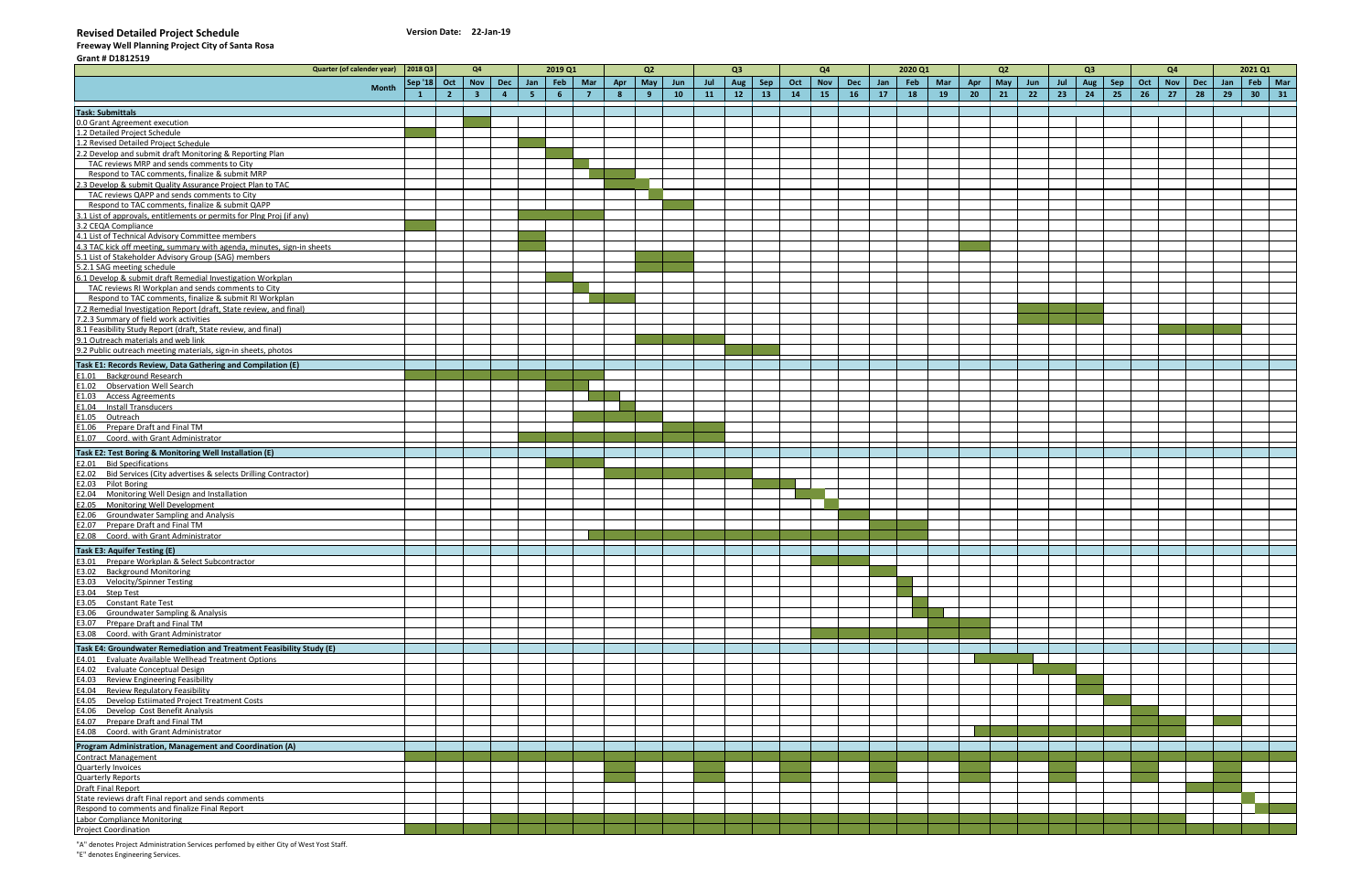# **APPENDIX D** Comment Response Log for Draft Remedial Investigation Workplan and Monitoring Plan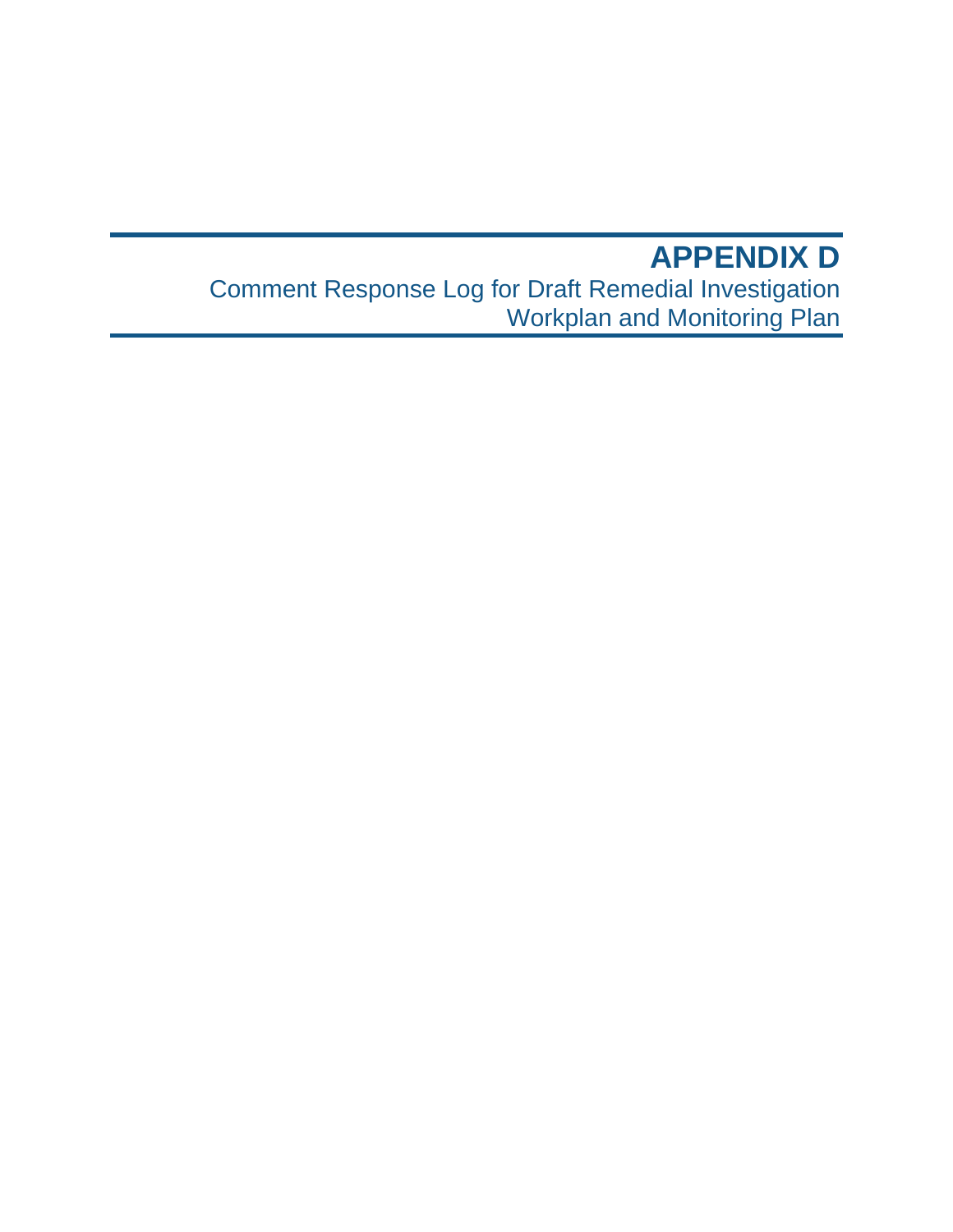| onitoring Plan                                                                                                                                                                                                                                                                                                                                                                                                                                                                                              |
|-------------------------------------------------------------------------------------------------------------------------------------------------------------------------------------------------------------------------------------------------------------------------------------------------------------------------------------------------------------------------------------------------------------------------------------------------------------------------------------------------------------|
| Response                                                                                                                                                                                                                                                                                                                                                                                                                                                                                                    |
| Included section at end of each report with disclosure statement.                                                                                                                                                                                                                                                                                                                                                                                                                                           |
| Table and accompanying text added to section.                                                                                                                                                                                                                                                                                                                                                                                                                                                               |
| Added text stating that the project is covered under an NOE. Relevant documents included in new Appendix C.                                                                                                                                                                                                                                                                                                                                                                                                 |
| Requested information added to text.                                                                                                                                                                                                                                                                                                                                                                                                                                                                        |
| Requested information added to text.                                                                                                                                                                                                                                                                                                                                                                                                                                                                        |
| Added reference to section 3.3.1 of the Monitoring Plan, where this topic is discussed in detail.                                                                                                                                                                                                                                                                                                                                                                                                           |
| Specified that loggers are vented in the text. Therefore, no barometric corrections will be necessary.                                                                                                                                                                                                                                                                                                                                                                                                      |
| Added reference to section 3.3.1 of the Monitoring Plan, where this topic is discussed in detail.                                                                                                                                                                                                                                                                                                                                                                                                           |
| Added reference to section 3.3.1 of the Monitoring Plan, where this topic is discussed in detail. Manual measurements will be<br>taken from all observation wells prior to step testing. During constant rate testing, manual measurements will be collected on a<br>daily basis from the multiple completion monitoring well.                                                                                                                                                                              |
| Section rewritten to clarify that these properties will be evaluated.                                                                                                                                                                                                                                                                                                                                                                                                                                       |
| Included in new Appendix D.                                                                                                                                                                                                                                                                                                                                                                                                                                                                                 |
| Included in new Appendix D.                                                                                                                                                                                                                                                                                                                                                                                                                                                                                 |
| Sample field data sheet for manual groundwater elevation measurements included in new Appendix E. Transducer data will be<br>downloaded and processed electronically, therefore no field data sheets are required for transducer data. Date, time, and<br>conditions under which transducer data is downloaded will be noted in the project field notebooks.                                                                                                                                                |
| Updated MP text to discuss the properties of the wells selected for inclusion in the observation well network. Included a new figur<br>showing the location of the selected observation wells. Appendix A includes available data on well properties.                                                                                                                                                                                                                                                       |
| Added text describing the City's outreach efforts. Only four of the well owners contacted by the City expressed willingness to<br>participate in the Project.                                                                                                                                                                                                                                                                                                                                               |
| All references to nested wells removed. Multiple completion monitoring wells and observation wells are now the only terms used.<br>Change made to both the Workplan and Monitoring Plan.                                                                                                                                                                                                                                                                                                                    |
| The City does not plan to collect a groundwater sample from the Freeway Well prior to the Step and Constant Test. Because the<br>Freeway Well has been inactive for years, any sample collected prior to the step or constant rate pumping will not be<br>representative of true aquifer conditions. Text added to both the Monitoring Plan and Work Plan.                                                                                                                                                  |
| Included in new Appendix C.                                                                                                                                                                                                                                                                                                                                                                                                                                                                                 |
| Added sentence stating that data will be uploaded to Geotracker.                                                                                                                                                                                                                                                                                                                                                                                                                                            |
| Water level data to be collected from selected observation wells will be used to establish the baseline direction of regional<br>groundwater flow and flow gradient. Therefore, the water level measurements from these selected observation wells should be<br>reflective of the deeper, regional aquifer system in the area of the Freeway Well.                                                                                                                                                          |
| The City has conducted an extensive public outreach program to identify and meet with well owners of wells located up-gradient,<br>down-gradient and cross-gradient of the Freeway Well site, and is now working with four such well owners to secure Right-of-<br>Entry Agreements.                                                                                                                                                                                                                        |
| Potential hydraulic interactions between different vertically stratified water bearing zones will be evaluated based on the site-<br>specific lithologic sampling and e-logging data collected during the drilling and construction of the Multiple Completion Monitoring<br>Well at the Freeway Well site. Hydraulic interactions between these encountered water bearing strata will be observed during the<br>Freeway Well constant rate test (as monitored in the Multiple Completion Monitoring Well). |
| See above response                                                                                                                                                                                                                                                                                                                                                                                                                                                                                          |
|                                                                                                                                                                                                                                                                                                                                                                                                                                                                                                             |

| Agency<br><b>SWB DFA</b> | Report                 | Section    |                                                                                                                                                                                                                                                                                                                                                                                 |                                                                                                                                                                                                                                                                                                                                                                                                                                                                                                                                                                                      |
|--------------------------|------------------------|------------|---------------------------------------------------------------------------------------------------------------------------------------------------------------------------------------------------------------------------------------------------------------------------------------------------------------------------------------------------------------------------------|--------------------------------------------------------------------------------------------------------------------------------------------------------------------------------------------------------------------------------------------------------------------------------------------------------------------------------------------------------------------------------------------------------------------------------------------------------------------------------------------------------------------------------------------------------------------------------------|
|                          |                        |            | Comment                                                                                                                                                                                                                                                                                                                                                                         | Response                                                                                                                                                                                                                                                                                                                                                                                                                                                                                                                                                                             |
|                          | All                    |            | nclude disclosure statement.                                                                                                                                                                                                                                                                                                                                                    | Included section at end of each report with disclosure statement                                                                                                                                                                                                                                                                                                                                                                                                                                                                                                                     |
| SWB DFA                  | Work Plan              | 2.0        | Include latest VOC sampling data with date in a tabular format for the Freeway Well.                                                                                                                                                                                                                                                                                            | Table and accompanying text added to section.                                                                                                                                                                                                                                                                                                                                                                                                                                                                                                                                        |
| <b>SWB DFA</b>           | Work Plan              | 6.0        | Any permits and CEQA clearance already filed with the State Clearing House to perform test boring or monitoring well<br>construction must be described.                                                                                                                                                                                                                         | Added text stating that the project is covered under an NOE. Relevant documents included in new Appendix C.                                                                                                                                                                                                                                                                                                                                                                                                                                                                          |
| SWB DFA                  | Work Plan              | 6.5        | This section should be revised to describe the handling of investigation derived waste                                                                                                                                                                                                                                                                                          | Requested information added to text.                                                                                                                                                                                                                                                                                                                                                                                                                                                                                                                                                 |
| SWB DFA                  | Work Plan              | 7.0        | Indicate the type of Level Logger troll pressure transducer that will be installed in the observation well network.                                                                                                                                                                                                                                                             | Requested information added to text.                                                                                                                                                                                                                                                                                                                                                                                                                                                                                                                                                 |
| SWB DFA                  | Work Plan              | 7.0        | ndicate data collection intervals for loggers during the aquifer testing.                                                                                                                                                                                                                                                                                                       | Added reference to section 3.3.1 of the Monitoring Plan, where this topic is discussed in detail.                                                                                                                                                                                                                                                                                                                                                                                                                                                                                    |
| SWB DFA                  | Work Plan              | 7.0        | Describe if data loggers will be vented or non-vented and what steps will be taken to correct for barometric fluctuations in the<br>subsurface.                                                                                                                                                                                                                                 | Specified that loggers are vented in the text. Therefore, no barometric corrections will be necessary.                                                                                                                                                                                                                                                                                                                                                                                                                                                                               |
| SWB DFA                  | Work Plan              | 8.1        | Indicate the interval for groundwater elevation measurements in the observation wells during the 12-hour Step Testing.                                                                                                                                                                                                                                                          | Added reference to section 3.3.1 of the Monitoring Plan, where this topic is discussed in detail.                                                                                                                                                                                                                                                                                                                                                                                                                                                                                    |
| SWB DFA                  | Work Plan              | 8.1        | Confirm if the groundwater elevation data collected from the pressure transducers during the step testing will be confirmed via<br>manual gauging in the observation well network.                                                                                                                                                                                              | Added reference to section 3.3.1 of the Monitoring Plan, where this topic is discussed in detail. Manual measurements will be<br>taken from all observation wells prior to step testing. During constant rate testing, manual measurements will be collected on a<br>daily basis from the multiple completion monitoring well.                                                                                                                                                                                                                                                       |
| <b>SWB DFA</b>           | Work Plan              | 9.3        | ndicate if the Freeway Well properties such as yield, drawdown, efficiency, capture zone will be evaluated in addition to the<br>nydraulic properties of the aquifer.                                                                                                                                                                                                           | Section rewritten to clarify that these properties will be evaluated.                                                                                                                                                                                                                                                                                                                                                                                                                                                                                                                |
| SWB DFA                  | Work Plan              | Appendix C | Provide manufacturer recommended calibration procedures and specifications for the In-Situ pressure transducers.                                                                                                                                                                                                                                                                | Included in new Appendix D.                                                                                                                                                                                                                                                                                                                                                                                                                                                                                                                                                          |
| SWB DFA                  | Work Plan              | Appendix C | Provide specification sheets for equipment/probes such as interface probe, submersible pump used during sampling and<br>gauging.                                                                                                                                                                                                                                                | Included in new Appendix D.                                                                                                                                                                                                                                                                                                                                                                                                                                                                                                                                                          |
| SWB DFA                  | Work Plan              | Appendix D | Provide sample field data sheets for groundwater elevation monitoring and transducer data in the attachments.                                                                                                                                                                                                                                                                   | Sample field data sheet for manual groundwater elevation measurements included in new Appendix E. Transducer data will be<br>downloaded and processed electronically, therefore no field data sheets are required for transducer data. Date, time, and<br>conditions under which transducer data is downloaded will be noted in the project field notebooks.                                                                                                                                                                                                                         |
| SWB DFA                  | Monitoring Plan        | 3.1        | Once the observation/monitoring well locations are finalized, the MP must be updated to include all pertinent well information<br>(depth of casing, screen interval, filter pack, distance from freeway well, construction type, etc.).                                                                                                                                         | Updated MP text to discuss the properties of the wells selected for inclusion in the observation well network. Included a new figur<br>showing the location of the selected observation wells. Appendix A includes available data on well properties.                                                                                                                                                                                                                                                                                                                                |
| SWB DFA                  | Monitoring Plan        | 3.1.2      | Monitoring network that only includes three private wells may be insufficient for this purpose.                                                                                                                                                                                                                                                                                 | Added text describing the City's outreach efforts. Only four of the well owners contacted by the City expressed willingness to<br>participate in the Project.                                                                                                                                                                                                                                                                                                                                                                                                                        |
| <b>SWB DFA</b>           | <b>Monitoring Plan</b> | 6.4        | Naming convention for monitoring wells/nested wells/observation wells should be consistent. Naming conventions for nested<br>vells/monitoring wells are used interchangeably throughout the text.                                                                                                                                                                               | All references to nested wells removed. Multiple completion monitoring wells and observation wells are now the only terms used.<br>Change made to both the Workplan and Monitoring Plan.                                                                                                                                                                                                                                                                                                                                                                                             |
| SWB DFA                  | Monitoring Plan        | 8.4        | ndicate if the City plans to collect groundwater samples from the Freeway well before the start of the Constant/Step test. Provide<br>justification if not.                                                                                                                                                                                                                     | The City does not plan to collect a groundwater sample from the Freeway Well prior to the Step and Constant Test. Because the<br>Freeway Well has been inactive for years, any sample collected prior to the step or constant rate pumping will not be<br>representative of true aquifer conditions. Text added to both the Monitoring Plan and Work Plan                                                                                                                                                                                                                            |
| SWB DFA                  | Monitoring Plan        | Appendix B | Please include field sample data sheets in Appendix B.                                                                                                                                                                                                                                                                                                                          | Included in new Appendix C.                                                                                                                                                                                                                                                                                                                                                                                                                                                                                                                                                          |
| SWB DFA                  | Monitoring Plan        |            | All the soil and groundwater data collected as part of this Project is required to be uploaded on the State Board's Geotracker<br>database. DFA will provide the site Geotracker global ID to allow upload of this data.                                                                                                                                                        | Added sentence stating that data will be uploaded to Geotracker.                                                                                                                                                                                                                                                                                                                                                                                                                                                                                                                     |
|                          |                        |            |                                                                                                                                                                                                                                                                                                                                                                                 | Water level data to be collected from selected observation wells will be used to establish the baseline direction of regional<br>groundwater flow and flow gradient. Therefore, the water level measurements from these selected observation wells should be<br>reflective of the deeper, regional aquifer system in the area of the Freeway Well.<br>West Yost Associates should clarify the statement that potential observation wells less than 100 ft deep are not being considered The City has conducted an extensive public outreach program to identify and meet with well o |
| <b>NCRWQCB</b>           | Monitoring Plan        | 3.1.2      | because the upper water level is known to be impacted by contaminants and will not be utilized by the Freeway Well. The<br>referenced upper-zone groundwater likely contains the source(s) of the VOC contamination that has impacted the Freeway well,<br>and any future sustained pumping from the Freeway well should likely draw contamination from upper-zone groundwater. | down-gradient and cross-gradient of the Freeway Well site, and is now working with four such well owners to secure Right-of-<br>Entry Agreements.<br>Potential hydraulic interactions between different vertically stratified water bearing zones will be evaluated based on the site-                                                                                                                                                                                                                                                                                               |
|                          |                        |            |                                                                                                                                                                                                                                                                                                                                                                                 | specific lithologic sampling and e-logging data collected during the drilling and construction of the Multiple Completion Monitoring<br>Well at the Freeway Well site. Hydraulic interactions between these encountered water bearing strata will be observed during the<br>Freeway Well constant rate test (as monitored in the Multiple Completion Monitoring Well).                                                                                                                                                                                                               |
| <b>NCRWQCB</b>           | Monitoring Plan        |            | The inclusion of shallow-zone observation wells should be considered. For example, three wells used to monitor the UPRR site.                                                                                                                                                                                                                                                   | See above response                                                                                                                                                                                                                                                                                                                                                                                                                                                                                                                                                                   |